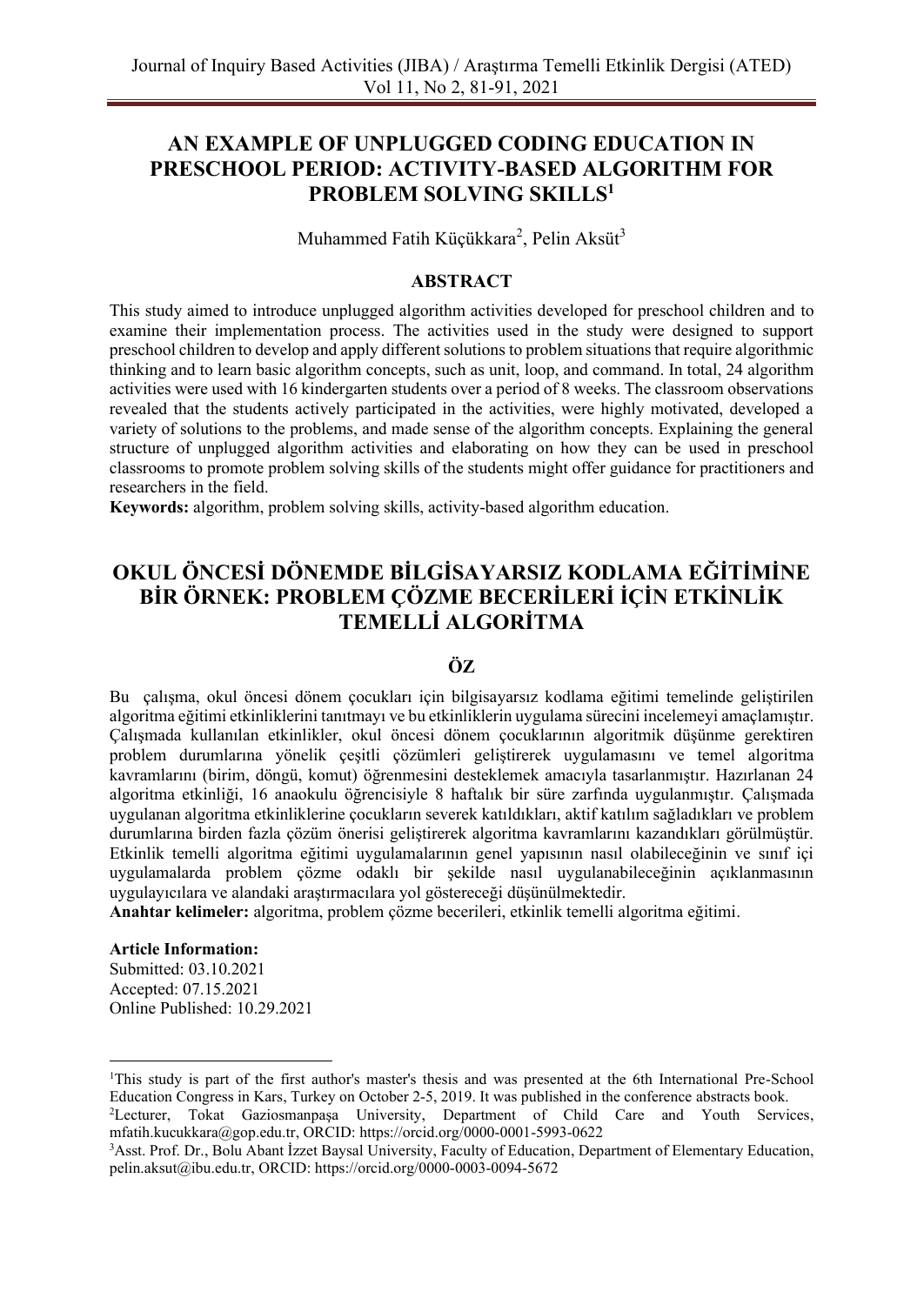#### **INTRODUCTION**

According to the Partnership for 21st Century Learning (P21), the essential skills that students should master to be successful in today's world include critical thinking, creativity and innovation, collaboration, communication, problem-solving, information and technology literacy, and life and career skills (P21, 2019). Additionally, in recent years, coding has emerged as an important skill that all students should learn (Arslan & Arçelik, 2019). Many countries in Europe have included coding in their curricula in order to develop problemsolving skills, which is one of the essential skills aimed for students to gain (Sayın & Seferoğlu, 2016). Coding is closely associated with "algorithmic thinking" and "computational thinking" (Durak & Şahin, 2018). It is recommended to bring algorithmic thinking skills to the fore and to train individuals who can think algorithmically and solve problems using algorithms (Gibson, 2012).

#### **Algorithm Education in Preschool Period**

In the current study, the term algorithm is defined as "A series of ordered instructional steps taken in a sequence to solve a problem or achieve an end goal." (Bers, 2018, p.5). According to Futschek (2006), algorithmic thinking involves the following abilities that are related to defining, clarifying, and constructing algorithms:

- to be able to analyze any given problem,
- to be able to define and specify the problem,
- to be able to choose the most suitable action for the problem,
- to be able to use the basic actions to construct a correct algorithm to solve the problem,
- to be able to consider any general or special cases of the problem, and
- to be able to enhance the efficiency of the algorithm.

In order for students to gain these high-level abilities, algorithm education should start in the early years of schooling to build a robust foundation.

Developing algorithm skills in preschool children contributes to children's ability to understand, use, apply, develop, and complete daily life algorithms (Voronina et al., 2016). Additionally, algorithm education has an important role in the development of children's skills such as exploring, using systematic solution methods, planning, organizing, cooperating, and discussing (Kalelioğlu, 2015). There are various algorithm-based applications on web-based platforms (e.g., Code.org, ScratchJr, Kodable, Daisy Dinasor, Move the Turtle) where children can learn and develop these skills through effective algorithm education (Baz, 2018). Apart from these platforms, there are also various practices that do not require computers to support children's algorithmic thinking and related problem solving skills (Highfield et al., 2018). In these unplugged coding practices, a coding process similar to computer programming is used to plan the solution of a problem step by step. shown in a flowchart. However, these coding practices do not require computers, and they use a language that people can read instead of a language that machines can read. In addition, because physical materials are used in unplugged coding, it is suitable for preschool students who are concrete thinkers (Lee & Junho, 2019).

With unplugged coding, children are given the opportunity to perform activities related to coding concepts such as algorithm, loop, unit, and command without the need for any digital technological tool (Canbeldek, 2020). The basic algorithm concepts included in the activities of this study are as follows: A *unit* is a general expression to denote any action followed in the algorithm. A *command* is an instruction to execute a unit or loop within the algorithm. A *loop* is related to actions performed with certain sequential values. A cyclic structure that repeats certain blocks (codes) in algorithms with a given number of times is called a "loop" (Vatansever, 2012). The overall purpose of the unplugged algorithm activities designed in this study is to support students in developing algorithmic thinking skills and using these skills to solve problems encountered in daily life.

## **PLANNING THE ACTIVITIES**

Each activity designed in the current study involved the following subtitles: subject area, concepts and vocabulary, curriculum standards, performance indicators, learning process, and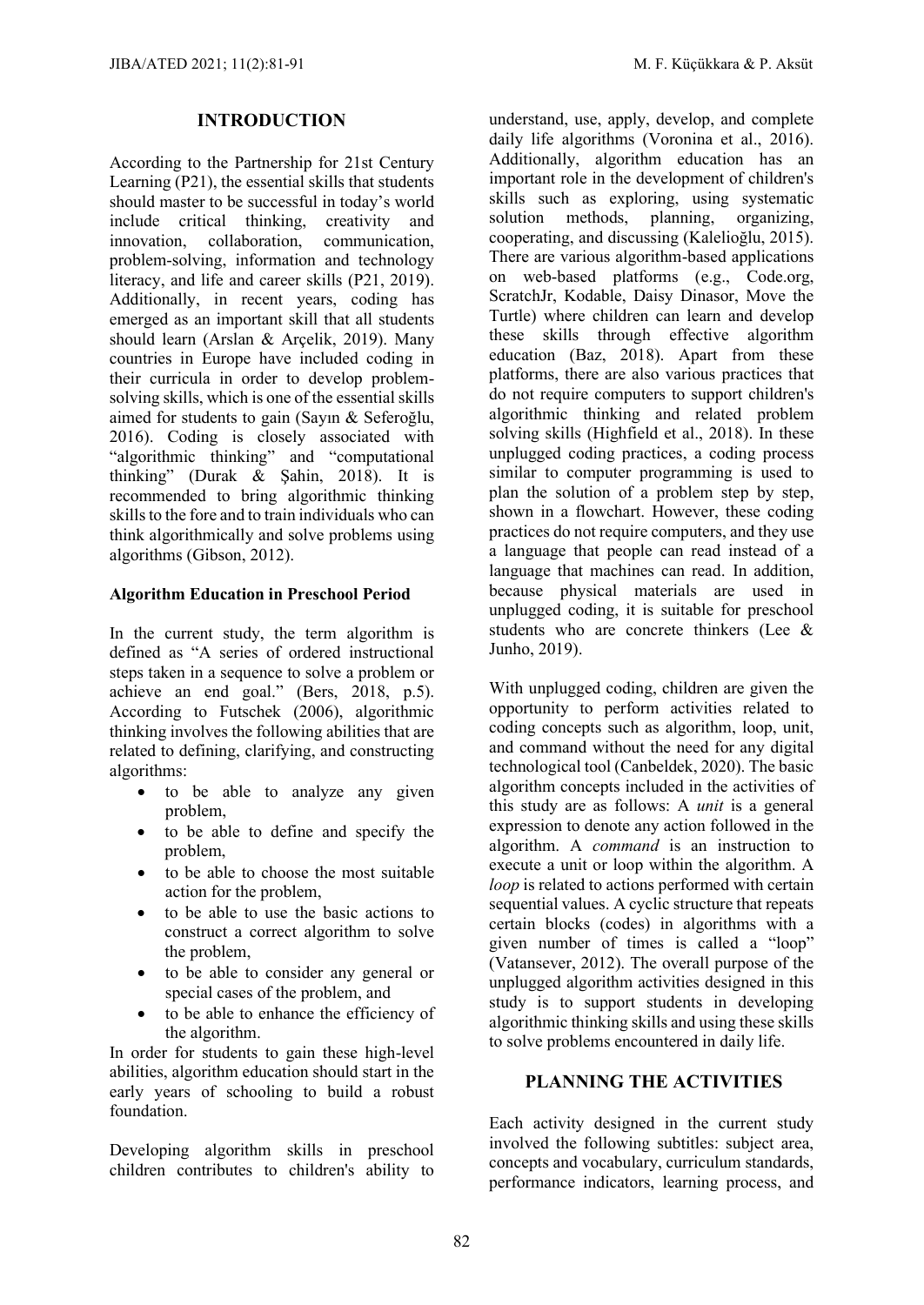assessment. The basic algorithm concepts were introduced to students from simple to complex, starting with the unit concept, then command, and finally loop. The main cognitive skills targeted were problem-solving skills. These skills included noticing and defining problems, asking questions to clarify the problem situation, examining the information necessary to solve the problem, predicting the results, analyzing the reasons behind solution methods, and pointing out the important aspects of the problem situation (Aydoğan, 2012). In addition, the curriculum standards and performance indicators related to problem-solving skills in the Ministry of National Education (MoNE) 2013 pre-school education program were included in the activities. In particular, curriculum standard 19 "Generates solutions to problem situations." in the domain of cognitive development formed the basis for all activities. The performance indicators of this standard are as follows:

- Describes the problem.
- Suggests various solutions to the problem.
- Selects one of the solutions.
- Explains the reason for selecting a particular solution.
- Tests the selected solution.
- If a solution method does not work, the students try a new solution method.
- Suggests creative solutions to the problem.

As a result, 24 unplugged coding activities were designed in order to develop students' algorithmic thinking and related problem solving skills. The activities were reviewed by an expert and finalized based on the expert opinion.

### **ACTIVITY IMPLEMENTATION**

The activities were designed for children aged 5-6, considering their cognitive, affective, and psychomotor developmental levels. They were implemented with kindergarten students (n=16) in the Western Black Sea region of Turkey in the spring semester of the 2018-2019 academic year. The necessary legal permissions were obtained from the Provincial Directorate of National Education, and a research process in accordance with publication ethics was followed. The activities were carried out in the

workshop class of a kindergarten 3 days a week (Monday, Wednesday, and Friday) for 8 weeks. The activities were contextualized using the character Arya the Bee. Each activity consisted of a problem situation that Arya encountered in her daily life. The students were required to solve these problem situations using various algorithms within their small groups of four members. Each activity was completed in approximately 30 minutes. The algorithm setup was prepared using wooden cube blocks to help the students understand the concept of unit meaningfully and accurately. An algorithm setup prepared by the researchers is given in Figure 1. All the arrows, characters, and images in the activities were made of eva foam. The materials required for the activities are as follows:

- a set of 100 colored wooden cube blocks to build the algorithm setup,
- 5cm x 5cm figures made of eva foam (mother bee, father bee, child bee, faucet, flower, shoes, etc.),
- various objects (5cm long) made of eva foam (arrows for direction, colored printouts for the command concept, arrows with numbers on them for the loop concept), and
- scissors and glue.



**Figure 1.** Flowchart and Algorithm Setup

First, the students were introduced to the algorithm setup that they would use in the activities. They were informed that each arrow in the flowchart and the top surface of each cube in the algorithm setup were named a unit. The activities were implemented in order from simple to complex concepts: unit, command, and loop. The learning process was evaluated using assessment questions in order to find out how the students performed in the activities,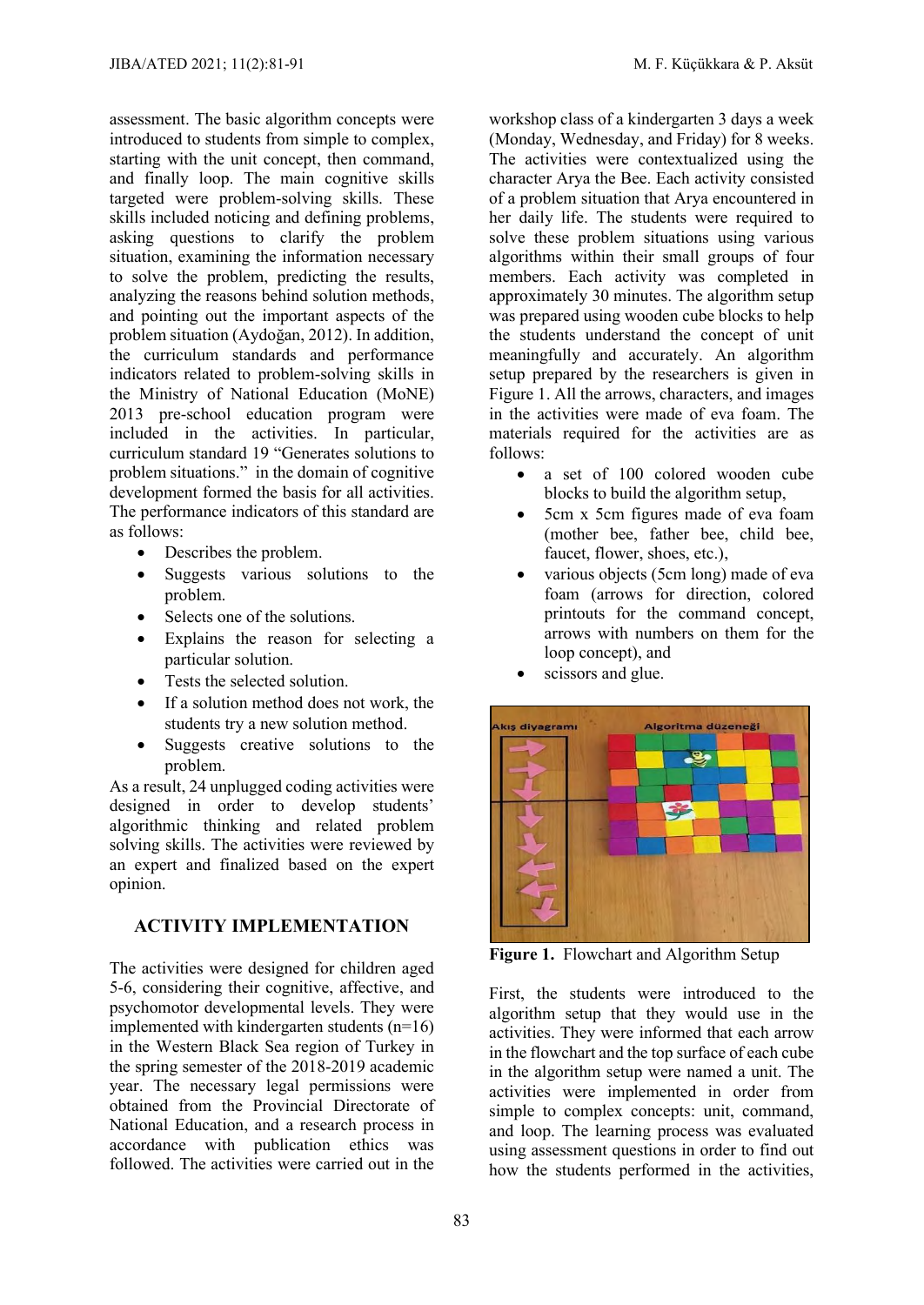what they felt about the activities, and how they transferred the algorithmic thinking to daily situations that were similar to the problem situations used in the activities.

#### **Sample Algorithm Setups**

The activities at the simple level focus on the concept of unit, which is one of the basic algorithm concepts, while the activities at the complex level address the concepts of incorrect unit, missing unit, command, and loop. In the activities that focus on the concept of unit, the teacher presents the algorithm setup to students. Students' task is to create the flowchart using the arrows and to take Arya the Bee to her target point. In complex level activities, unlike the simple unit activities, the teacher prepares both the algorithm setup and the flowchart in advance and shows them to students. Students examine the algorithm setup and the flowchart. Then, they determine the incorrect or missing units in the flowchart (debugging) and reconstruct it to obtain the correct algorithm. Students should test the new algorithm using the setup and see if the goal is achieved or not. For example, the algorithm does not take Arya to the endpoint due to the missing units in the flowchart for the setup given in Figure 2a, and due to the extra number (incorrect) of arrows in the flowchart given in Figure 2b. In these activities, students are expected to find the debug in the algorithm and to rearrange the flowchart to form the correct algorithm with their groupmates.



**Figure 2a.** A Flowchart **Figure 2b.** A Flowchart with Missing Unit with Incorrect Unit with Missing Unit

The commands differ according to the problem situations. The command icons were prepared in similar size to the arrows in the flowchart using colored printouts. As illustrated in Figure 3a and Figure 3b, in the activities containing a

command, Arya is taken to the target point by following the arrows in the flowchart. Then, students solve the problem by applying the given command (collect, remove, water, plant seeds, etc.).



**Figure 3a. "**Plant Seeds" **Figure 3b. "**Water the Command Flower" Command

In the current study, the activities with the most complex structure are the ones that required using loops. A loop is used to perform the action of multiple units in the same direction with a single unit. If many units in the same direction are used in the algorithm, an arrow with a number indicating the repetition is used instead. Figure 4 shows a flowchart with a loop. The numbers on the arrows indicate how many times this movement will be repeated. In the loop activities, students are expected to take Arya to the target by moving Arya in the direction of the arrows as many times as the numbers on the arrows indicate.



**Figure 4**. An Algorithm Setup with Loop

In the following sections, examples from the current implementation are shared. Among the activities, *Arya the Bee's Shoes* for the concept of "algorithm", *Arya the Bee's Dirty Hands* for the concept of "unit", *Arya the Bee Helps Her*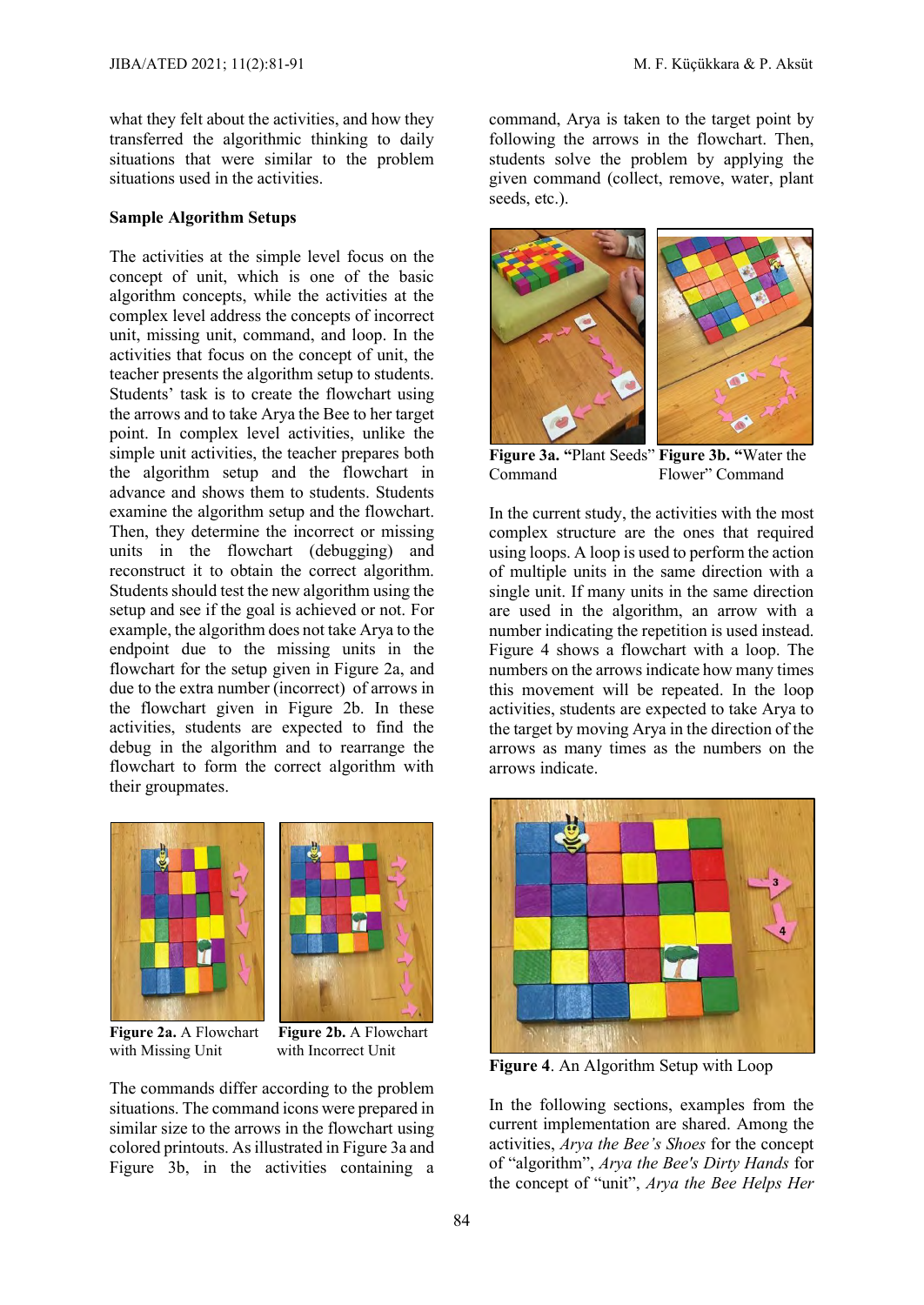*Mother* for the concept of "command", and *Arya the Bee Paints with Watercolors* for the concept of "loop" are elaborated as examples.

#### **Arya the Bee's Shoes**

This is a simple level activity and requires the following materials: shoe-tying algorithm worksheet, scissors, and glue. The concept targeted in the activity is "algorithm." The learning process of the activity was as follows:

The activity started with the teacher introducing the concept of algorithm to the students. The teacher said to the students: "I want to talk about a concept, algorithm. We call each method that we use to solve problems an algorithm." In order to help the students concretize this abstract concept, the teacher explained the steps of cake making:

Well, in fact, we do a lot of our daily activities with algorithms, but we don't realize it. For example, how do we make a cake? We prepare the necessary ingredients; then we put the oil in a bowl; next, we add sugar to the same bowl; and we mix the oil and sugar. Afterward, we crack an egg into the same bowl and mix again. We add flour and mix again. We put the mixture into a pan and place it in an oven. Finally, we set the degree of the oven and bake the cake. All the steps we follow to bake the cake form an algorithm.

Here, the goal is for students to comprehend the algorithm as a list of steps that can be followed to complete a task. The teacher asked the students, "What else do we do step by step, like baking the cake?" Some of the answers students gave included cooking soup and food, planting flowers in pots, washing hands with soap and water, and starting and driving a car. The teacher engaged the students in discussing each of these examples to prepare them for the algorithm activity. When he felt that the students are starting to make sense of the concept of algorithm based on the comments made in the discussions, the teacher asked "Okay, we discussed the concept of algorithm together and gave examples. What did you learn?" The students' answers included comments such as algorithm occurs in many daily activities, it is done step by step, and all of the steps are called an algorithm. This part of the lesson indicated that the students started to comprehend the meaning of an algorithm.

Next, the teacher started the main activity by telling a problem situation about Arya the Bee: *Arya the Bee got out of bed excitedly in the morning. After she had her breakfast, she put her coloring books in her bag and went to the door to put on her shoes. She tried to put on her shoes but couldn't.* The teacher asked the following question to the students: "What do you think that how we can help Arya the Bee to put her shoes on?" Some of the student answers were as follows: "We should sit Arya the Bee down and then let her try again." "We should model Arya how the shoe is tied." "We should first untie her shoelaces and then put her foot in the shoe and tie it." Then, the teacher distributed the shoe-tying algorithm worksheets that he had brought to the class (Figure 5) and said, "Let's cut out the shoe-tying images on the worksheet with scissors, put them in the correct order, paste them to the numbered blank spaces, and help Arya put her shoes on." The teacher monitored how the students completed their worksheets. For those students who struggled, he scaffolded their thinking process by asking them to think about what steps they perform when putting on their shoes.



Worksheet

#### **Reflections on the Arya the Bee's Shoes Activity**

In this activity, the students needed to make sense of the concept of algorithm and solve a real-life related problem using algorithmic thinking. It was observed that all students created a correct algorithm by arranging and sorting the problem situation given on the worksheet and that they solved the problem correctly. At the end of the activity, the teacher facilitated a whole-class discussion and posed reflective questions about the activity. In order to get the opinions of the students, the teacher asked several questions such as "Which method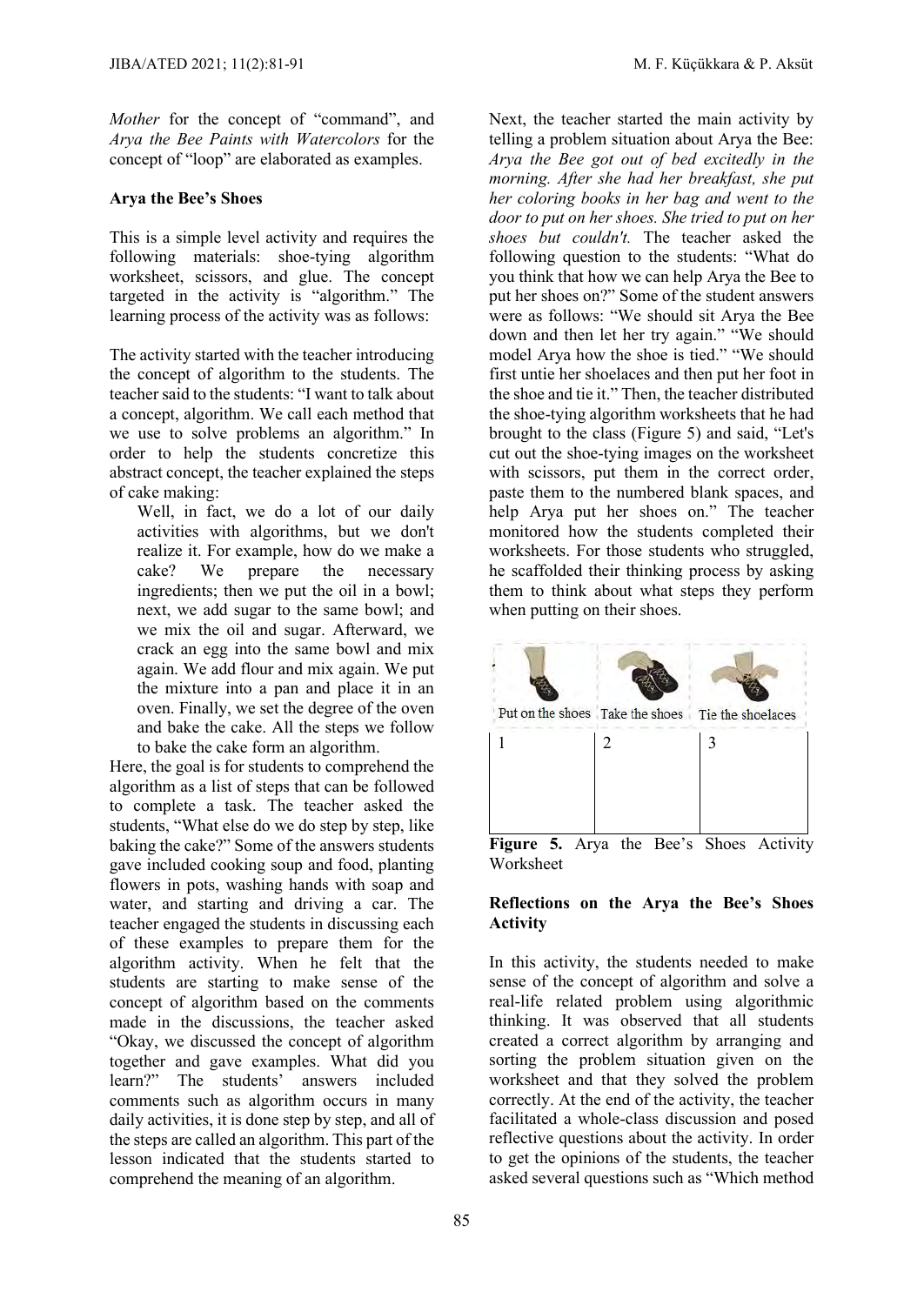did you use to put Arya's shoes on? Did you have any difficulty while figuring out how to put on the shoes? If so, what was it?" Some of the answers given by the students included "I listed step by step how I put on my shoes. Then I glued the cut out papers into the squares, it was easy to sort and paste." "I didn't have any difficulties today, but it is sometimes difficult for me to tie my laces." Students' responses to the teacher's assessment questions reflect the students' understanding of how the concept of algorithm is used in the solution of daily life problems. The students expressed the idea that sequential instructions are examples of an algorithm, and they shared real life examples such as baking cakes, making cakes, planting flowers/seeds, and putting on shoes.

#### **Arya the Bee's Dirty Hands**

This activity involved using a pre-prepared algorithm setup. Colored cubes, arrows made of eva foam, and images of the story characters were used instead of worksheets in the activities in which an algorithm setup was used. The activity "Arya the Bee's Dirty Hands" aimed to teach the concept of "unit" to the students. The target in the algorithm setup was a "faucet." The learning process of the activity was as follows:

To promote a hands-on learning approach for the concept of algorithm, the teacher brought colored wooden cubes to the class. The teacher left the colored wooden blocks on the table and asked the students what they were and what could be done with them. After the students shared their predictions, the teacher explained that they were going to engage in new activities related to the concept of algorithm that they learned in the previous lesson, and then he constructed the algorithm setup. In this activity, the teacher aimed for students to understand the unit concept. He placed the figure of Arya the Bee, made of eva foam, and the figure of a faucet, the target of the problem that students would solve, on the square-shaped algorithm setup made of wooden cubes.

The teacher started the activity by asking the following question to the students: "Arya the Bee has been playing with the soil in the garden with her friends and her hands are very dirty now. How can Arya clean her hands?" The students suggested different solution methods to clean Arya's hands such as "She should go to

the bath and wash her hands." "If they are not too muddy, she can use wet wipes." "If her hands are wet, she can use a napkin first." The class agreed that Arya should wash her hands using water and soap. Accordingly, they constructed the algorithm by using the arrows and aimed at reaching the faucet.

The students were told that Arya the Bee should be moved to the blocks with faucet figures by using the arrows. Figure 6 shows a setup that was used for four different unit tasks. In the first task, the students moved Arya 1 unit to the right (east). In the second task, the students moved Arya 1 unit up (north). In the third task, the students moved Arya 1 unit to the left (west). In the fourth task, the students moved Arya 1 unit down (south). In each task, Arya was moved back to the starting point. This design allowed students to use four different "unit" movements.



**Figure 6.** Arya the Bee's Dirty Hands "Unit" Activity

#### **Reflections on Arya the Bee's Dirty Hands Activity**

At the end of the activity, the teacher asked the students several assessment questions, such as "What strategy did we use to help Arya the Bee to clean her dirty hands?" and "How did you feel while engaging in this activity?" The students' responses to these questions included "We helped her go to the faucet." "We used different ways to go to the faucet." "We took her to the faucet in many ways." "We took her to the faucet in 4 different ways so that she could wash her hands." "I liked it; we moved the bee to the faucet by using the arrows' directions." "I was happy when she reached the faucet because not only the bees but also, we should wash our hands before and after eating." All of the students were able to correctly form the algorithm suitable for the problem situation. They were aware of different solution methods for the problem. The students did not have any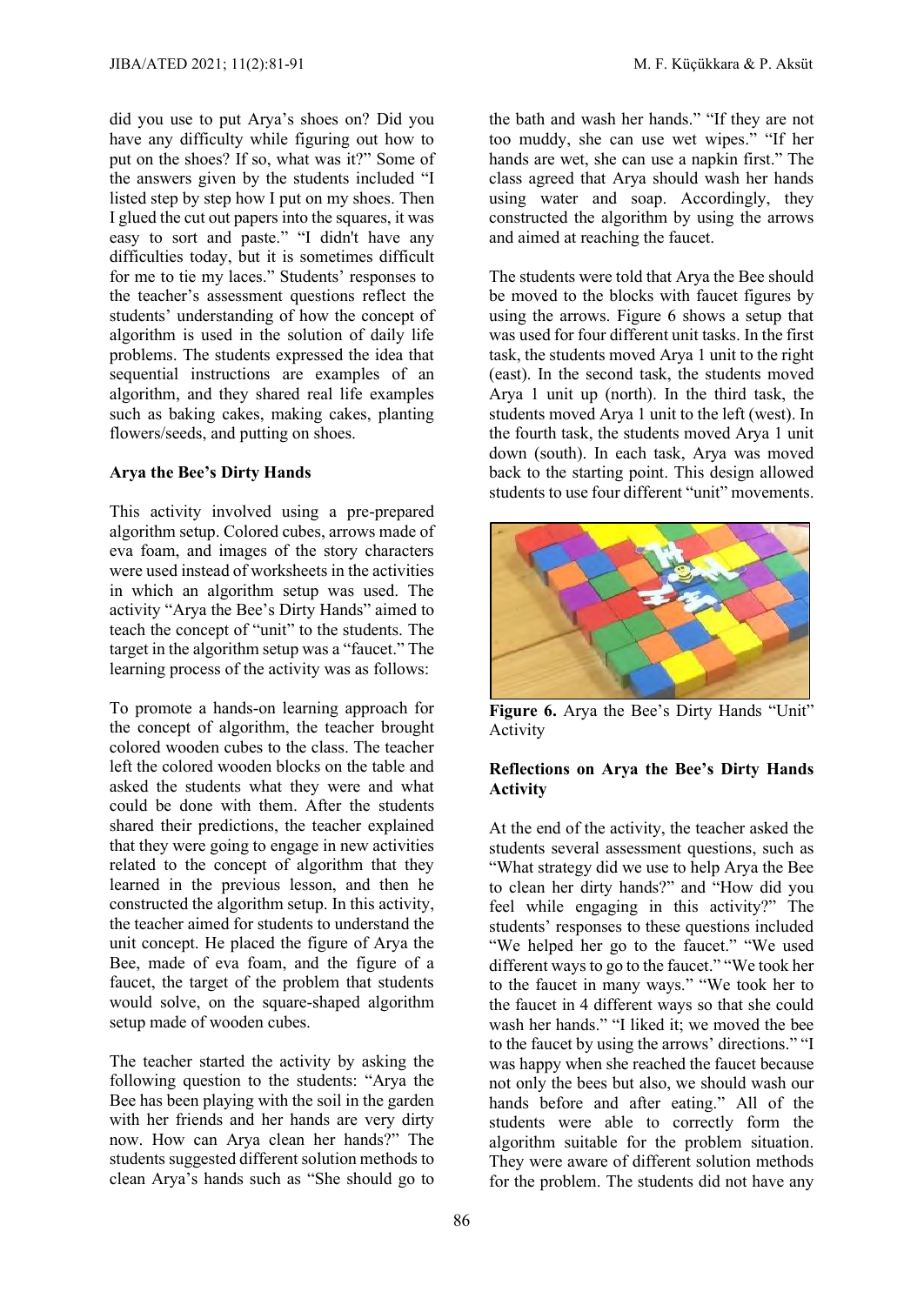difficulty in applying the unit concept, and they solved the problem by using the correct units. They moved the bee figure from the starting point on the algorithm setup according to the direction that the arrow in the flowchart points. When the students used the last unit, the bee reached the target (faucet). All of the students completed the algorithm correctly, and they enjoyed participating in the activity.

#### **Arya the Bee Helps Her Mother**

This activity aimed to teach the concept of "command" to the students. The target in the algorithm setup was a "flower." The learning process of the activity is described below.

The teacher started to tell the following story by explaining to the students that Arya the Bee has a problem, and their task is to help her solve this problem:

It is a sunny summer day with many fragrant flowers. Arya the Bee's mother collects nectar from flowers in preparation for winter. Arya's mother is too tired because there are too many flowers. Noticing her mother's tiredness, Arya the Bee wants to help her mother, but she does not know how to collect flower nectar.

The class discussed the story under the teacher's guidance and agreed that the problem in this story was that Arya the Bee did not know how to collect flower nectar. The teacher asked: "Arya the Bee wants to collect nectar to help her mother. How can we help Arya?" Different answers given by the students were discussed in the class and it was decided that Arya should first move to a flower and then collect the nectar by sucking it with her mouth. Next, the teacher explained that different from the algorithms they have studied so far, in the current task, the "collect" command should be added to the flowchart for Arya the Bee to collect nectar from the flowers when she reaches them. He asked each group to create a flowchart according to the algorithm setup and noted that while creating the flowchart, they would use the arrows and the collect command. As Figure 7 shows, there are images of Arya the Bee and two flowers on the algorithm setup, while there are two "collect" commands in the flowchart. The teacher made the following explanation to the students who reached the first flower on the algorithm setup:

So far, we only took Arya the Bee to the flower. We have to tell her what to do to collect the nectar. We call this a "command." We should give the command "collect" to Arya so that she can collect the nectar from the flower.

When students reach one of the flowers on the algorithm setup, they should add the "collect" command to the flowchart as a unit. The teacher made sure that all the groups used the collect command by saying "Come on guys, let's create an algorithm, let's take Arya the Bee to the flowers using the arrows and have her collect the nectar from the flowers using the 'collect' command."



**Figure 7.** A Sample Algorithm Created by the Students Using a Command Unit

#### **Reflections on Arya the Bee Helps Her Mother Activity**

The purpose of introducing the concept of command to the students is to help them understand what the basic functional practice is when developing solutions for problems. "Arya the Bee Helps Her Mother" activity was designed to reach this goal. The students seemed to understand this goal as they spoke about the need for using the collect command in order for Arya the Bee to collect the nectar once she reaches a flower. They comprehended that the collect command has a certain function, i.e., have Arya collect nectar from the flower, and in this way Arya the Bee could help her mother. The students also explained that without this command, Arya the Bee could only reach the flower without collecting nectar, thus she would not be helping her mother.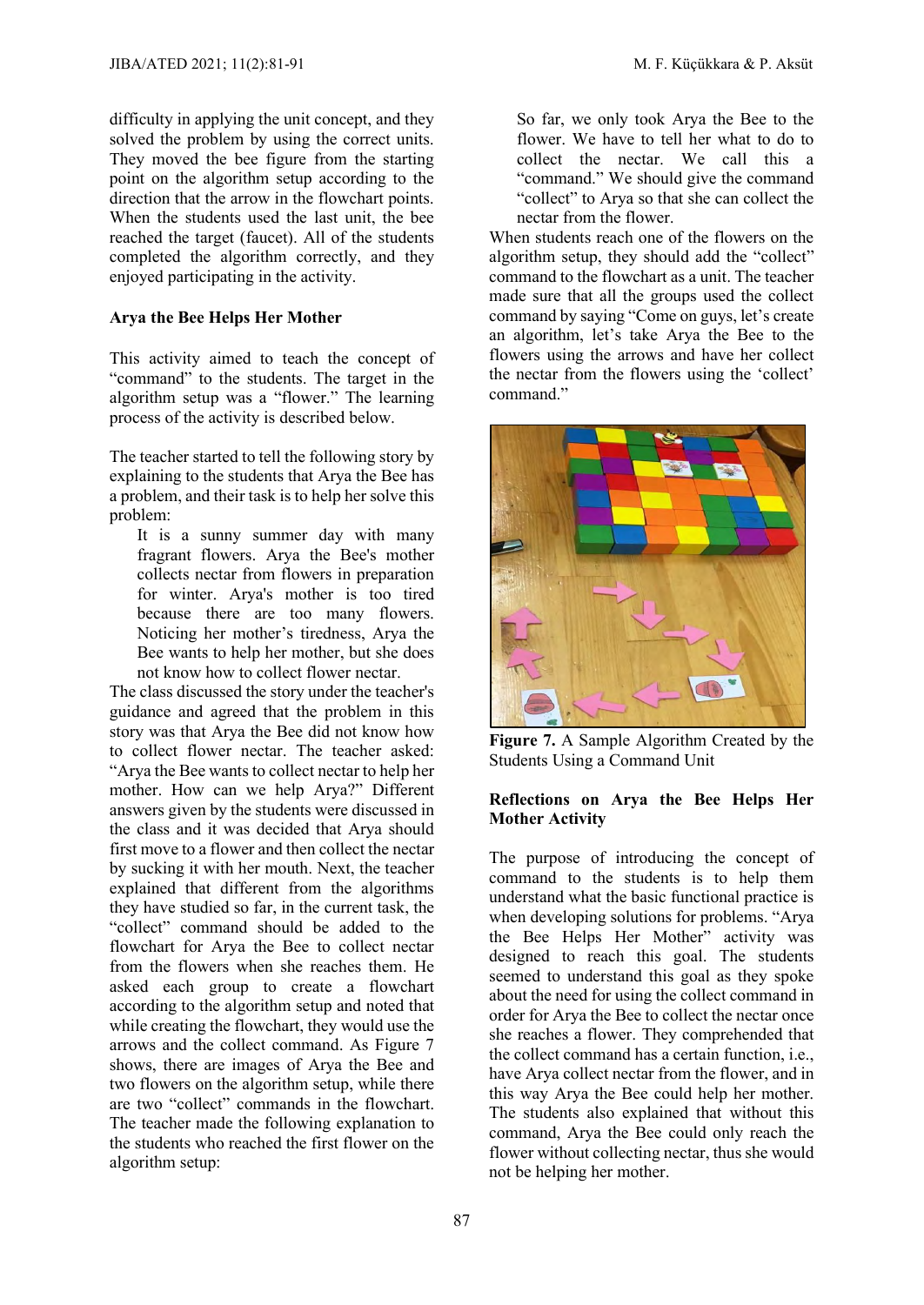In this activity, the students used different algorithms to take Arya to both flowers to collect nectar. The variation in the use of commands and arrows in the flowcharts shows that the students made sense of the concept of command. The flowchart in Figure 7 is an example of an algorithm created by one group. The group created a correct algorithm by using the following codes respectively: 1 unit right (east), 1 unit down (south), 1 unit right (east), 1 unit down (south), "collect" command, 2 units left (west), "collect" command, and 2 units up (north). Different algorithms were shared in the class, and it was emphasized that there could be different ways to solve a problem.

At the end of the activity, the teacher asked the students several assessment questions: "How did you get Arya to collect the nectar? Did you find it difficult to do this? How do you help your mother at home?" Some students answered these questions by comparing the learning process of the command concept to the previous algorithm activities. For example, one student said, "We had a little difficulty because it was not like what we did in taking Arya to the faucet activity." Another answer was as follows:

We tried to take Arya to the flower by using the arrows, but we used the wrong units, so we checked it again and then we were able to take Arya to the flower like that. After we fixed it, we added the collect unit and collected the nectar from the flower, and then using the arrows, we took Arya back to the start.

The problem situations in the activities allowed the students to use the trial and error method and helped them detect and fix the errors in their codes. Another answer was "I did not have any difficulty. We tried to use a different way on the way back, but we had to choose the same way because there were not enough arrows." This comment shows that the students tried different solution methods, but the materials were limited. To sum up, in this activity, the students used the command unit and created an algorithm by ordering the units in the flowchart correctly.

#### **Arya the Bee Paints with Watercolors**

This activity was designed as a complex level activity and aimed to introduce the concept of "loop" to the students. The target in the algorithm setup was a "flower." The learning process of the activity was as follows:

As a warm-up activity, the students stood up and were told to follow the commands given by the teacher. They played a game that aimed to help students construct an informal understanding of the concept of a loop. The teacher said, "Clap your hands, clap your hands, clap your hands." and the students clapped their hands each time. "Shake your waist, shake your waist, shake your waist," the teacher said and the students shook their waist each time. Then, the teacher asked, "All right children, how many times did we clap our hands and shake our waists?" The students shouted "Three!" The teacher introduced the concept of the loop: "Okay guys, what if instead of repeating the instruction 'clap your hands' three times, I say 'clap your hands three times' at once? So instead of repeating, we do it using a loop?" He continued by saying, "Come on, let's clap our hands three times." and clapped his hands three times simultaneously with the students. After the teacher instructed, "Shake your waist three times." they all shook their waist three times. The teacher told the students that what they did was an example of a loop. He explained that the loop was the execution of repetitive actions. Then, the story of the algorithm activity was told:

Arya the Bee woke up excitedly in the morning because she will be painting with watercolors at the school today. She gets ready and goesto school. All her friends and Arya the Bee prepare the needed materials for watercolor painting. They start to paint with watercolors. Arya the Bee wants to paint a flower. We will help Arya the Bee to reach the flower that she wants to paint.

In the algorithm setup, Arya the Bee was placed 3 units left (west) and 4 units down (south) of the flower (or 4 units down (south) and 3 units left (west) of the flower). "Guys, now we have to take Arya the Bee to the flower, but this time we will use fewer units of arrows. We should use arrows with numbers on them. We should place the loop arrows that will take Arya the Bee to the flower on the flowchart," the teacher said and the students completed the loop activity.

#### **Reflections on Arya the Bee Paints with Watercolors Activity**

In this activity, the students used less units in the flowchart by using the loop unit. Although some students created a correct algorithm in a shorter amount of time than the allotted period (30 minutes) by using the loop unit, some students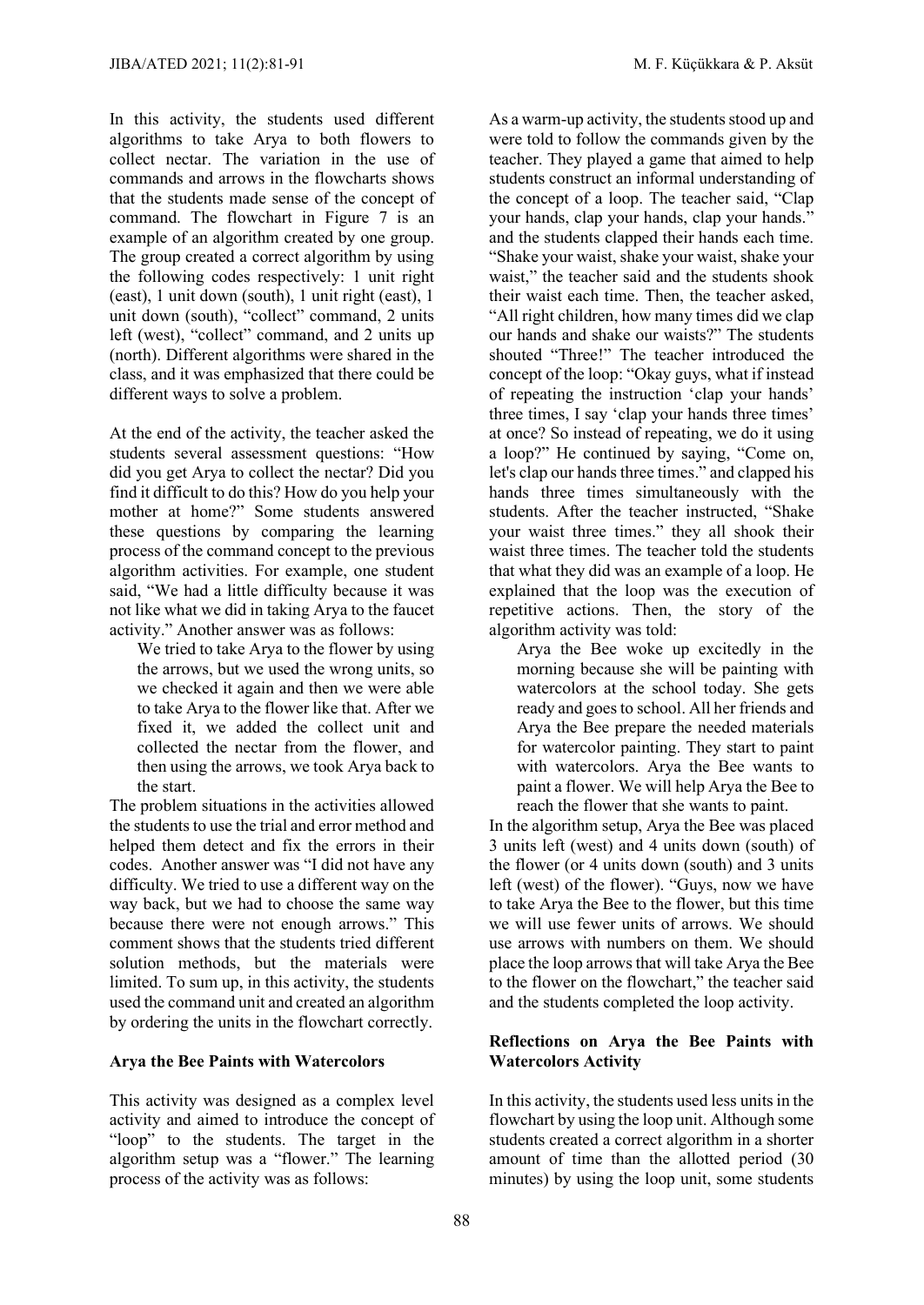required some additional time (about 10 minutes) to create a correct algorithm. For example, a group using additional time first used the unit arrows; they placed 4 units down (south) and 3 units left (west) on the flowchart and took Arya the Bee to the flower. Later on, these students revised their algorithms by using a loop upon the teacher's question of how to solve the problem using fewer arrows. Some groups created their algorithms faster because they used loops at the beginning of the activity (Figure 8). These students said that they did not have any difficulties while completing the activity, they enjoyed it, and they used different loops at home on their own: "It wasn't difficult for me. It was fun. We easily found the arrows with numbers on them. We finished it quickly because we didn't use too many arrows. I even did a loop for Arya the Bee at home."



**Figure 8.** A Sample Algorithm Created by the Students Using a Loop Unit

In the assessment phase of the activity, the students reflected on the activity and explained that loops are useful because they are created with less units and that loops can be used for repetitive instructions. At the end of the activity, the teacher asked the students, "What do you think about using loops to help Arya the Bee to reach the flower? What parts of the activity were difficult for you? What parts were fun?" Some students spoke about having difficulty in creating a correct algorithm using loops. A student comment exemplifying this situation is as follows:

Actually, it was difficult at first, teacher. We had to count the units in the setup one by one because the loop needed too many arrows. Then we counted with you and I found the arrow with the correct number and put it to the right. Then what else, hmm,

I think this is the hardest Arya Bee activity. Another student made the following comment: "It was fun, I liked it, but it was difficult because we were always counting one by one and putting the arrows. We tried to find the arrow with the correct number. It took us some time to decide." Despite these difficulties, it was observed that the students enjoyed solving the problems presented through the character of Arya the Bee. The main purpose of teaching the concept of loop in this activity was to help students consider time management and using the most efficient way while developing solutions for the problems. All students completed the loop activity successfully under the guidance of the teacher. However, some groups completed the task quickly while some other groups requested additional time, and they found the activity challenging. Successful completion of the activity by all students, even though some found it challenging, shows that the activity is appropriate and useful for the developmental level of the students.

#### **CONCLUSION and SUGESTIONS**

Digital skills, as one of the  $21<sup>st</sup>$ -century skills, are accepted as part of problem-solving skills, which highlights the importance of coding education, in other words, knowing algorithmbased programming languages (Sayın & Seferoğlu, 2016). This paper shares examples of algorithm-based unplugged coding activities designed to support the problem-solving skills of 5-6-year-old children in preschool education and reflections on the activity implementations. The algorithm setups and the activities designed in the current study can provide guidance for the preschool teachers who are interested in using coding activities with preschool children.

The problems used in the current study were constructed based on the experiences of Arya the Bee, a character that was interesting for the students. This design helped the students make sense of the problems and associate the algorithm concepts and problem situations with daily life. Students used problem-solving skills such as defining the problem, choosing the most appropriate solution to the problem, and developing an algorithm to solve the problem during the activities. In this respect, the current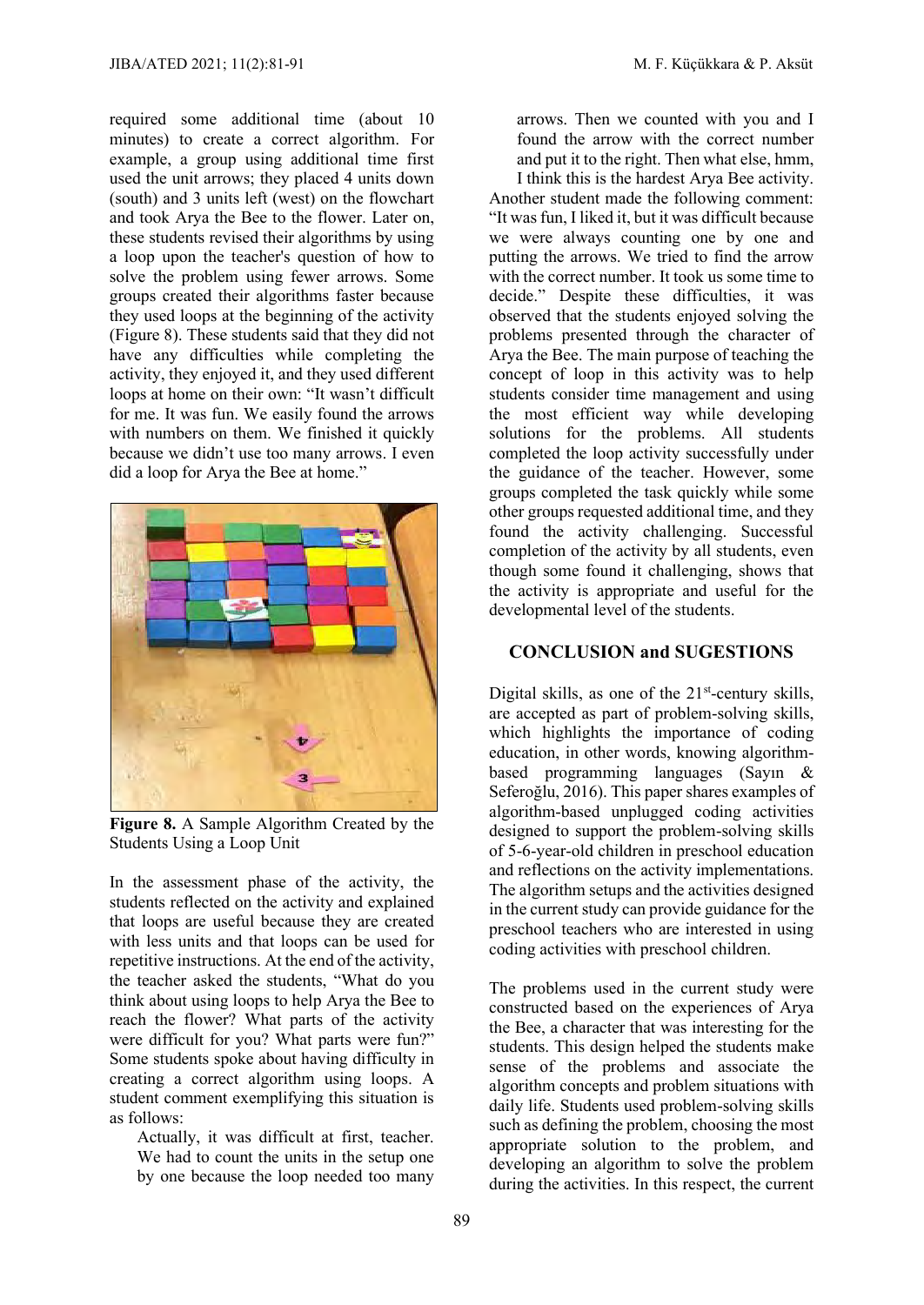study is compatible with previous research studies that reported the effectiveness of algorithm-based activities in supporting students' problem solving skills (Bers et al., 2014; Keren & Fridin, 2014; Mittermeier, 2013; Oluk et al., 2018).

In light of the assessment of student learning during the activities that focused on basic algorithm concepts (unit, command, and loop), suggestions for future implementations are shared below: In order to develop problemsolving skills of students with algorithm education, teachers can design the learning environment by using appropriate materials and facilitate students' algorithmic thinking skills. In these efforts, it is important to consider the characteristics of the student group, such as age, gender, developmental level, and interest areas, as illustrated in this study.

The participating students asked for completing the activity again in some of the algorithm activities. In addition, after completing the given tasks, some students wanted to construct different algorithms using the algorithm setup by posing different problems involving Arya the Bee. Students asking and solving their own problems is in line with an inquiry-based approach to education, and it is important for the activities designed within the scope of the current study to offer these opportunities in terms of deepening student learning. It should be noted that the algorithm activities were actively completed by the group members, at times they were repeated, and the problems were solved collectively based on group discussion. In light of the current implementation, it is recommended that teachers create opportunities for students to ask their own problems and seek solutions with their groupmates while engaging in the activities.

The students expressed the view that it was challenging to create a correct algorithm in the complex level loop activities. In the current implementation, the students were given 30 minutes to complete each activity. This decision was given based on the students' age and developmental levels. However, the allotted time was insufficient, especially for the complex level activities, and the activities were completed by giving additional time. Accordingly, teachers may adjust the time for each activity depending on the complexity of the algorithm components.

#### **REFERENCES**

- Arslan, K., & Akçelik, M. (2019). Programlama eğitiminde Scratch'in kullanılması: Öğretmen adaylarının tutum ve algıları [Using Scratch in programming language: Teacher candidates' attitudes and perceptions]. *Ulusal Eğitim Akademisi Dergisi*, *3*(1), 41-61.
- Aydoğan, Y. (2012). *Problem çözme ve problem çözme becerilerinin desteklenmesi [Supporting problem solving and problem solving skills]*. Özgünkök Publishing.
- Baz, F. Ç. (2018). Çocuklar için kodlama yazılımları üzerine karşılaştırmalı bir inceleme [A comparative analysis of coding software for children]. *Current Research in Education*, *4*(1), 36-47.
- Bers, M. U. (2018). Coding and computational thinking in early childhood: The impact of ScratchJr in Europe. *European Journal of STEM Education*, *3*(3), 8. https://doi.org/10.20897/ejsteme/3868
- Bers, M. U., Flannery, L., Kazakoff, E. R., & Sullivan, A. (2014). Computational thinking and tinkering: Exploration of an early childhood curriculum. *Computers and Education*, *72*, 145-157. https://doi.org/10.1016/J.COMPEDU.20 13.10.020
- Canbeldek, M. (2020). *Erken çocukluk eğitiminde üreten çocuklar kodlama ve robotik eğitim programının etkilerinin incelenmesi [Exploring the effects of productive children: Coding and robotic education program in early childhood education]* [Unpublished dissertation]. Pamukkale University.
- Gibson, J. P. (2012). Teaching graph algorithms to children of all ages. In *Proceedings of the 17th ACM annual conference on innovation and technology in computer science education* (pp. 34-39). Association for Computing Machinery. https://doi.org/10.1145/2325296.232530 8
- Futschek, G. (2006). Algorithmic thinking: The key for understanding computer science. In R. T. Mittermeir (Ed.), *Proceedings of evolution and perspectives: 2nd international conference in informatics in secondary schools* (pp. 159-168).